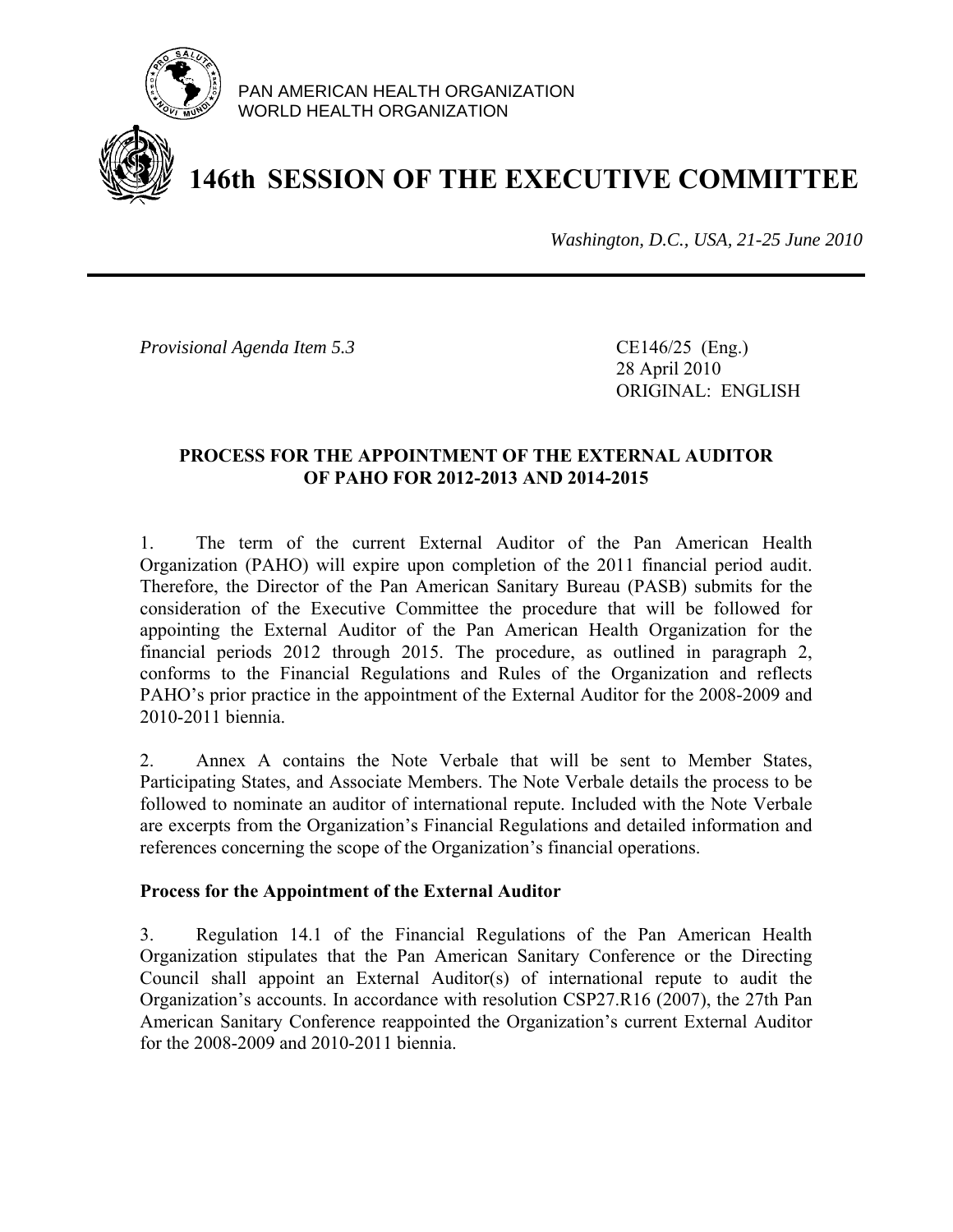CE146/25 (Eng) Page 2

- 4. The PASB process, which reflects prior practice, will be as follows:
- The process will be initiated by a Note Verbale (Annex A) to be sent to Member States, Participating States, and Associate Members in October 2010, requesting that nominations be submitted to the Secretariat by 30 April 2011.
- The PASB will prepare a document including all valid nominations for submission to the 51st Directing Council in September 2011.
- The 51st Directing Council will appoint the External Auditor for the financial periods encompassed within the 2012-2013 and 2014-2015 biennia pursuant to its Rules of Procedure.

5. The successful nominee will be notified by letter from the Director of the PASB in October 2011. If necessary, the current External Auditor will be notified that its appointment will end upon completing the audit of the 2011 financial period in April/May 2012, with the expectation of cooperation in the transition to the new External Auditor. The newly appointed External Auditor will meet with senior management to discuss the audit plan for the 2012 financial period as soon as possible in the new financial period.

# **Action by the Executive Committee**

6. The Executive Committee is requested to analyze this report related to the appointment of the External Auditor and provide guidance and recommendations regarding the process.

Annexes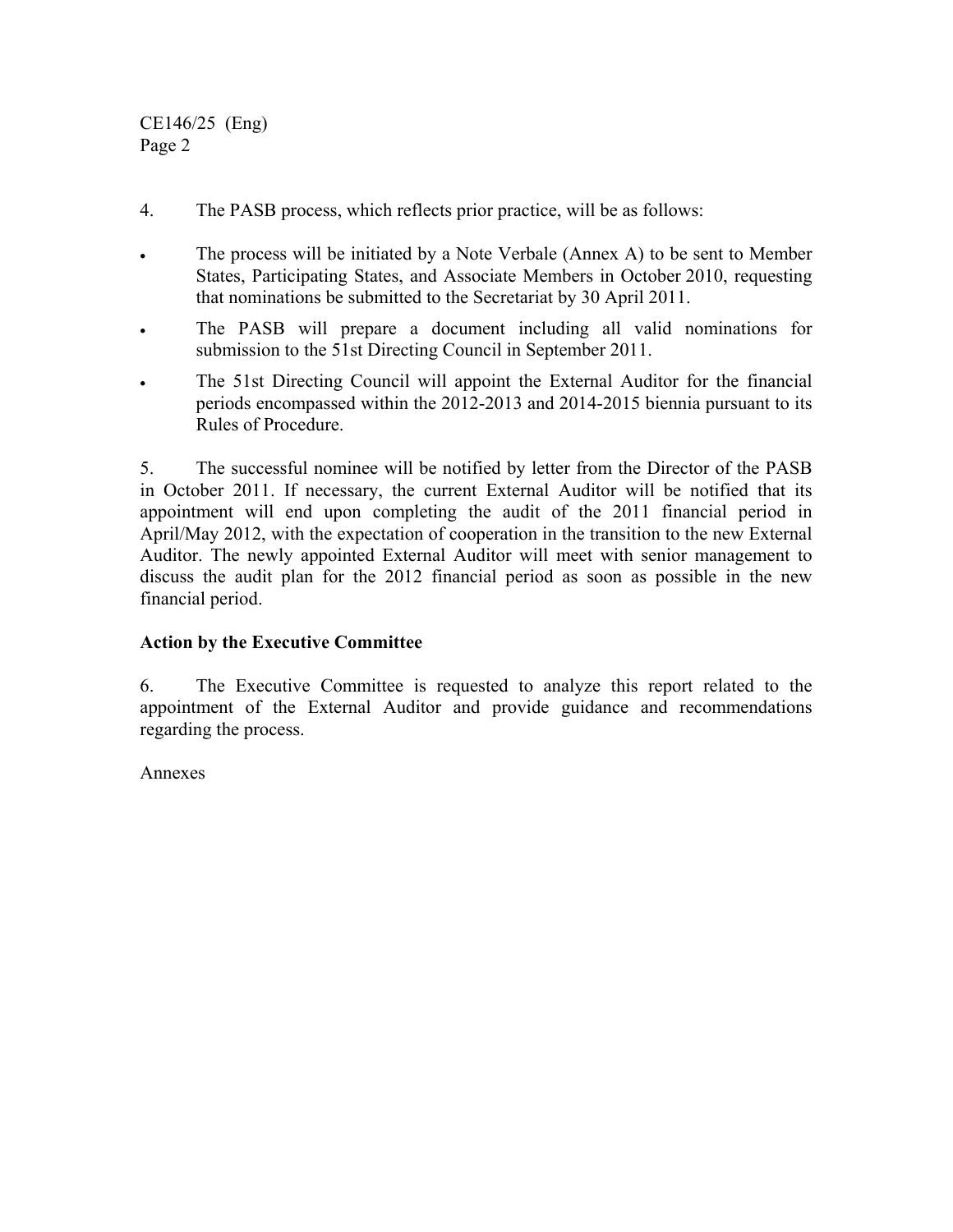#### **Note Verbale to Member States regarding the Appointment of the External Auditor of the Pan American Health Organization For the biennia 2012−2013 and 2014−2015**

The Pan American Sanitary Bureau (PASB) presents its compliments to the Member States, Participating States, and Associate Members of the Pan American Health Organization (PAHO) and has the honor to recall that, in September 2005 the 27th Pan American Sanitary Conference, by resolution CSP27.R16, appointed the holder of the Office of Comptroller and Auditor General of the United Kingdom of Great Britain and Northern Ireland to be the External Auditor of PAHO for the 2008-2009 and 2010-2011 biennia. Accordingly, and with reference to Regulation 14.1 of PAHO's Financial Regulations, it will be necessary for the 51st Directing Council, in September 2011, to appoint an External Auditor of international repute for the 2012-2013 and 2014-2015 biennia. The purpose of this Note Verbale is to prepare for the appointment of the External Auditor by inviting nominations from Member States, Participating States, and Associate Members.

The PASB has the honor, therefore, to invite PAHO's members to nominate a candidate fulfilling the conditions of Regulation 14.1 of PAHO's Financial Regulations, whom they may wish the Directing Council to consider for appointment as the External Auditor of PAHO for the 2012-2013 and 2014-2015 biennia. The full text of Regulation XIV of the Financial Regulations and the Additional Terms of Reference governing the External Audit of PAHO are enclosed herewith as Annex A-1. Annex A-2 provides background information, including information on the scope of PAHO's financial operations.

Should a Member State, Participating State, or Associate Member wish to propose a candidate, the name of the candidate, along with the candidate's supporting proposal should reach the PASB no later than 30 April 2011, to allow time for preparing the submission to the 51st Directing Council in September 2011. The nominee's proposal should include:

- (a) A curriculum vitae and details of the national and international activities of the nominee, noting the range of audit specialties that can be of benefit to the Organization.
- (b) A description of the audit approach, procedures, and standards that the nominee would apply, having regard to the Organization's accounting principles and practices, its Financial Regulations and Financial Rules, and the International Public Sector Accounting Standards.
- (c) Estimates of the overall number of auditor-work-months which would be devoted to carrying out the audit for each of the four financial periods comprised in the two biennia, 2012-2013 and 2014-2015.
- (d) For each financial period (2012, 2013, 2014, and 2015), a proposed audit fee expressed in United States dollars. This fee should cover the international audit of PAHO regular program activities, as well as extrabudgetary and other activities,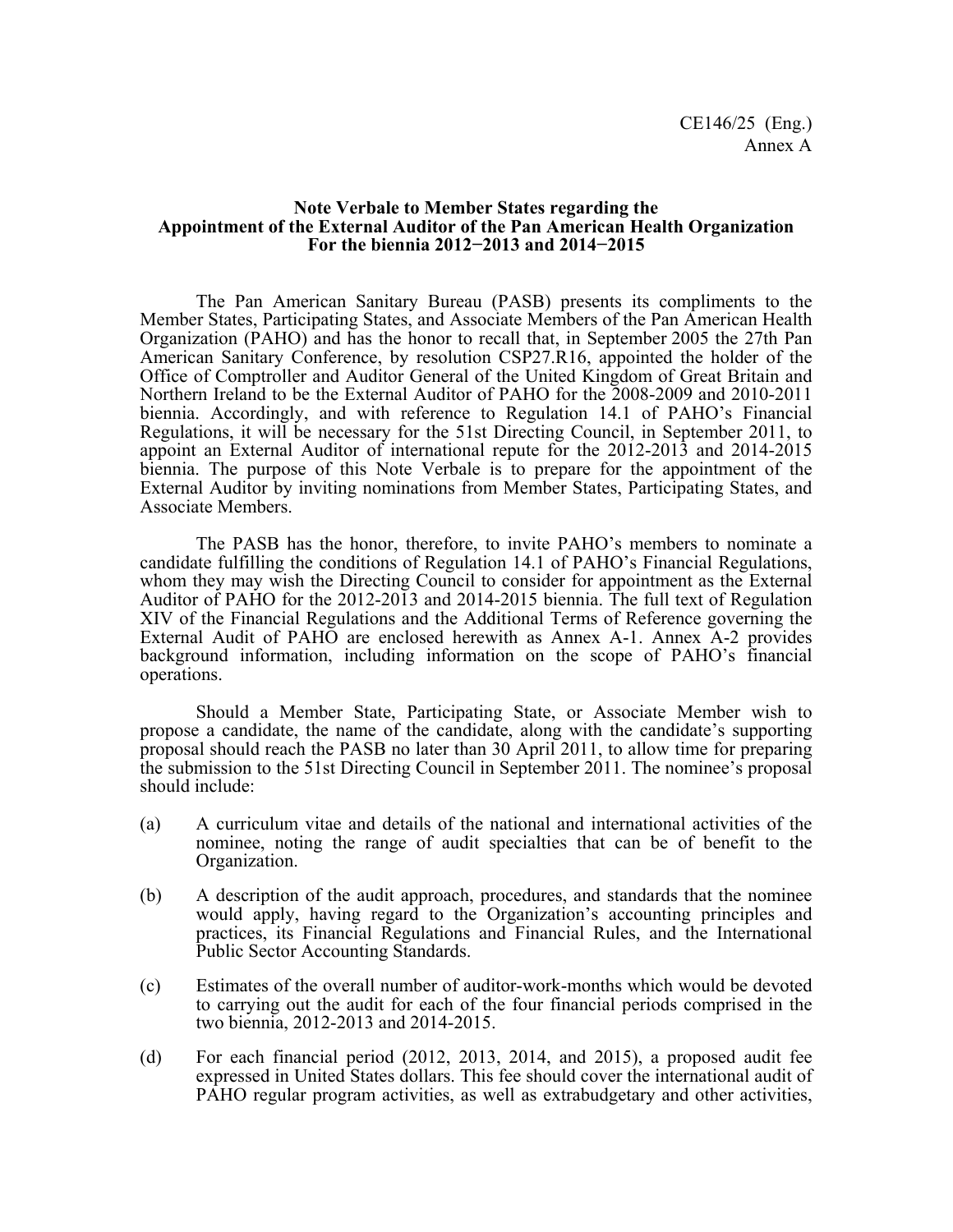and should be summarized on a single page. In estimating the cost of the audit, all secretarial and other ancillary costs, including all travel costs and living expenses of the External Audit staff, should be included in the audit fee proposed. Travel costs should include travel from the country of residence to Washington, D.C., and to the other offices of the Organization, as required by the External Auditor for the purposes of the audit.

- (e) An indication of the nature, extent, and timing of requests for information, including access to audit working papers of the outgoing auditor, in accordance with recognized auditing standards, and an assurance of the nominees cooperation, on completion of appointment, in responding to similar requests for information by an incoming auditor.
- (f) any other information which may assist the Directing Council in finalizing the appointment, such as: letters of reference, evidence of membership with professional audit or accounting associations such as the International Organization of Supreme Audit Institutions (INTOSAI), accreditation from the World Bank or other international or governmental agency, publications, among others .

The nominations to be submitted to the Directing Council must be prepared in one of PAHO's four working languages (English, French, Portuguese, or Spanish). The Organization will undertake to translate the tenders. The nomination should not exceed 6,000 words and should be presented in a format and printout suitable for reproduction. Two sharp black-and-white originals (laser printer quality, not photocopies) should be provided on pages no larger than  $8.5$ " x  $11$ " with margins no less than 1" on each side and top and bottom. Photographs and some graphic presentations that use shading do not reproduce well and should be avoided.

The PASB takes this opportunity to express its appreciation for the support of the Member States, Participating States, and Associate Members in this very important endeavor and renews the assurances of its highest consideration.

WASHINGTON, October 2010

Annexes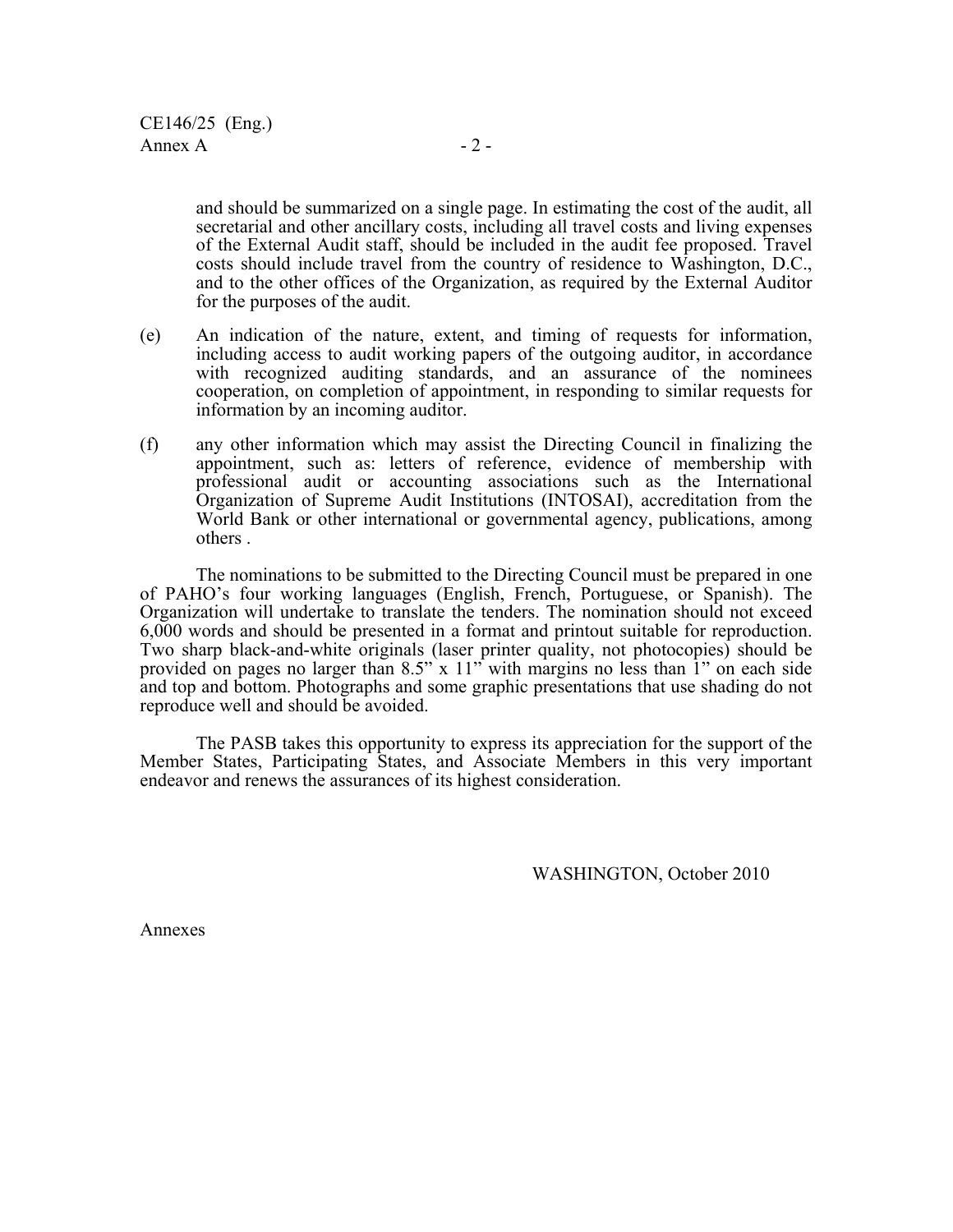# **EXTRACT FROM THE FINANCIAL REGULATIONS OF THE PAN AMERICAN HEALTH ORGANIZATION**

#### **Regulation XIV – External Audit**

- 14.1 The Conference or the Directing Council shall appoint an External Auditor of international repute to audit the accounts of the Organization. The Auditor appointed may be removed only by the Conference or the Directing Council.
- 14.2 Subject to any special direction of the Conference or the Directing Council, each audit which the External Auditor performs shall be conducted in conformity with generally accepted common auditing standards and in accordance with the Additional Terms of Reference set forth in the Appendix to these Regulations.
- 14.3 The External Auditor, in addition to rendering an opinion on the financial statements, may make such observations as deemed necessary with respect to the efficiency of the financial procedures, the accounting system, the internal financial controls, and in general, the administration and management of the Organization.
- 14.4 The External Auditor shall be completely independent and solely responsible for the conduct of the audit.
- 14.5 The Conference or the Directing Council may request the External Auditor to perform certain specific examinations and issue separate reports on the results.
- 14.6 The Director shall provide the External Auditor with the facilities required for the performance of the audit.
- 14.7 For the purpose of making a local or special examination or for effecting economies of audit cost, the External Auditor may engage the services of any national Auditor-General (or equivalent title) or commercial public auditors of known repute or any other person or firm that, in the opinion of the External Auditor is technically qualified.
- 14.8 The External Auditor shall issue a report including its opinion, on the audit of the financial statements prepared by the Director pursuant to Regulation XIII. The report shall include such information as deemed necessary in regard to Regulation 14.3 and the Additional Terms of Reference.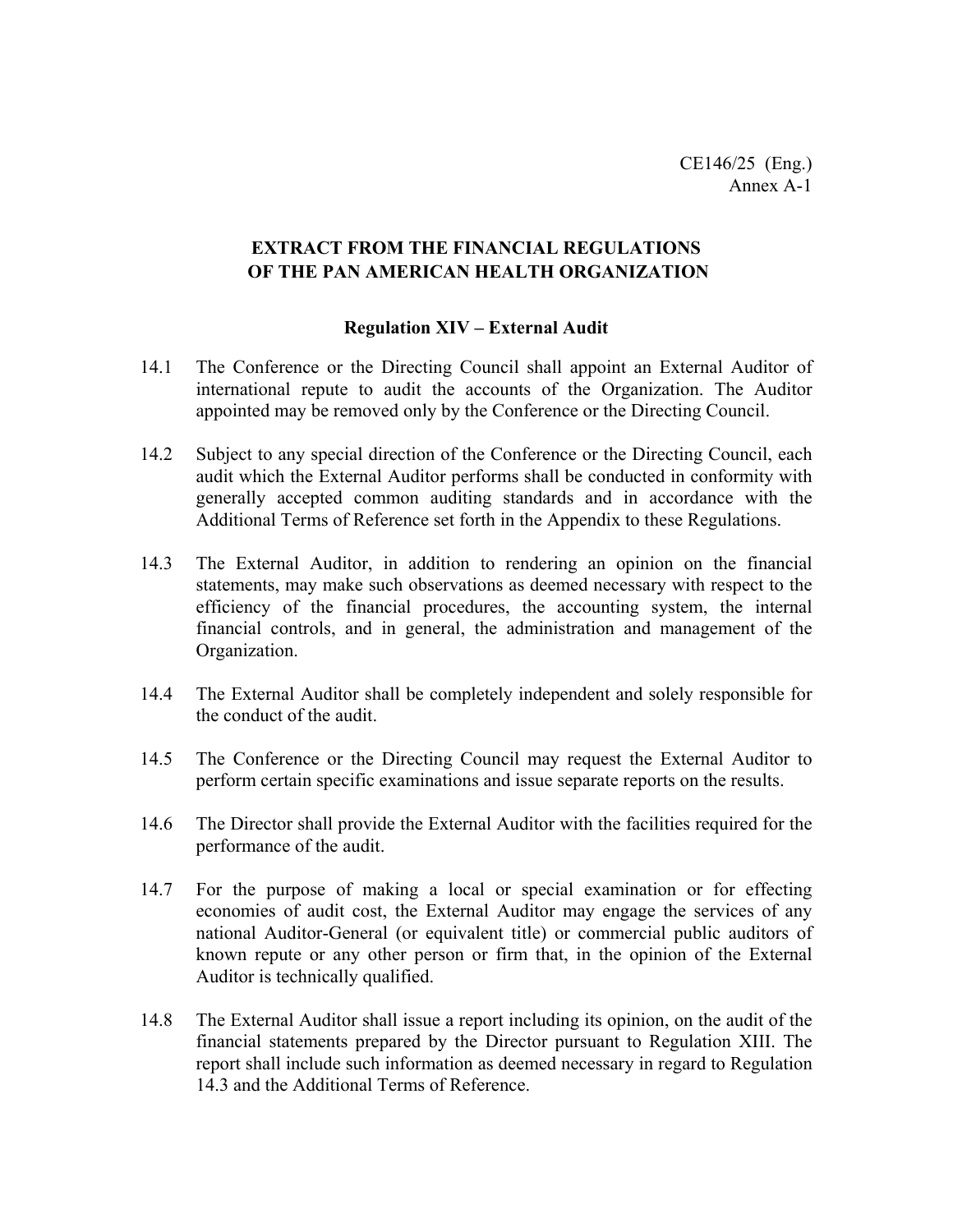CE146/25 (Eng.) Annex  $A-1$  - 2 -

14.9 The report(s) of the External Auditor shall be completed and provided to the Director together with the audited financial statements no later than 15 April following the end of the financial reporting period to which they relate. The Director will provide the report to the Executive Committee which shall examine the financial statements and the audit report(s) and shall forward them to the Conference or the Directing Council with such comments as deemed necessary.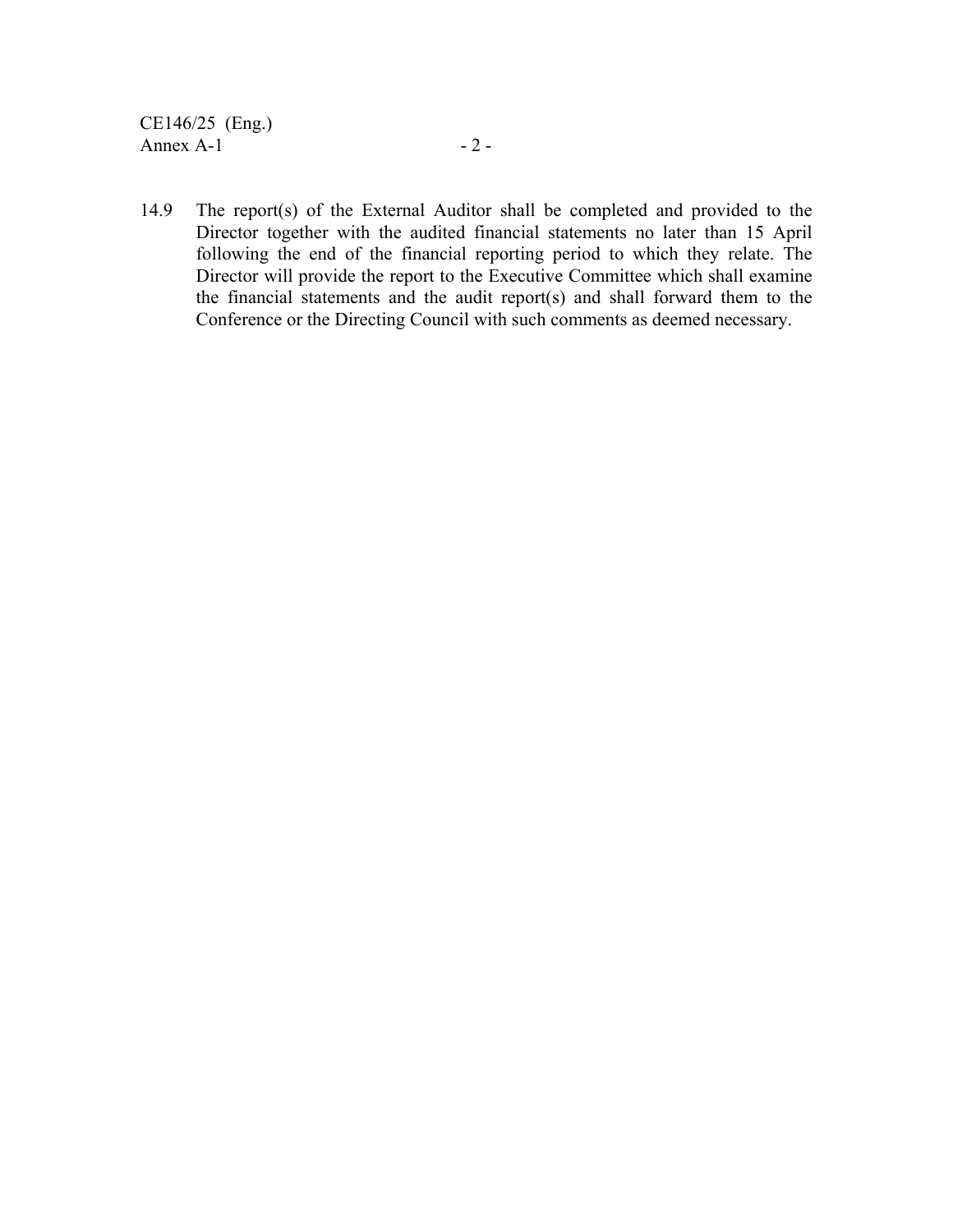# **EXTRACT FROM THE FINANCIAL REGULATIONS OF THE PAN AMERICAN HEALTH ORGANIZATION**

#### **Appendix**

# **ADDITIONAL TERMS OF REFERENCE GOVERNING THE EXTERNAL AUDIT OF THE PAN AMERICAN HEALTH ORGANIZATION**

- 1. The External Auditor shall perform such audit of the accounts of the Pan American Health Organization, including all Trust Funds, Special Funds, and Special Accounts, as deemed necessary to support the opinion:
	- (a) that the financial statements are in accord with the books and records of the Organization;
	- (b) that the financial transactions reflected in the statements have been in accordance with the rules and regulations, the budgetary provisions, and other applicable directives of the Organization;
	- (c) that the financial resources have been verified by the certificates received direct from the Organization's depositaries or by actual count;
	- (d) that the internal controls, including the internal audit, are adequate in view of the extent of reliance placed thereon;
	- (e) that the procedures applied to the recording of all assets, liabilities, surpluses and deficits conform with industry best practices.
- 2. The External Auditor shall be the sole judge as to the acceptance in whole or in part of certifications and representations by members of the staff of the Organization and may proceed to such detailed examination and verification as needed.
- 3. The External Auditor shall have free access at all convenient times to all books, records and other documentation which are, in the opinion of the External Auditor necessary for the performance of the audit. Information classified as privileged and which the Director agrees is required by the External Auditor for the purposes of the audit, and information classified as confidential, shall be made available upon request. The External Auditor shall respect the privileged and confidential nature of any information so classified which has been made available and shall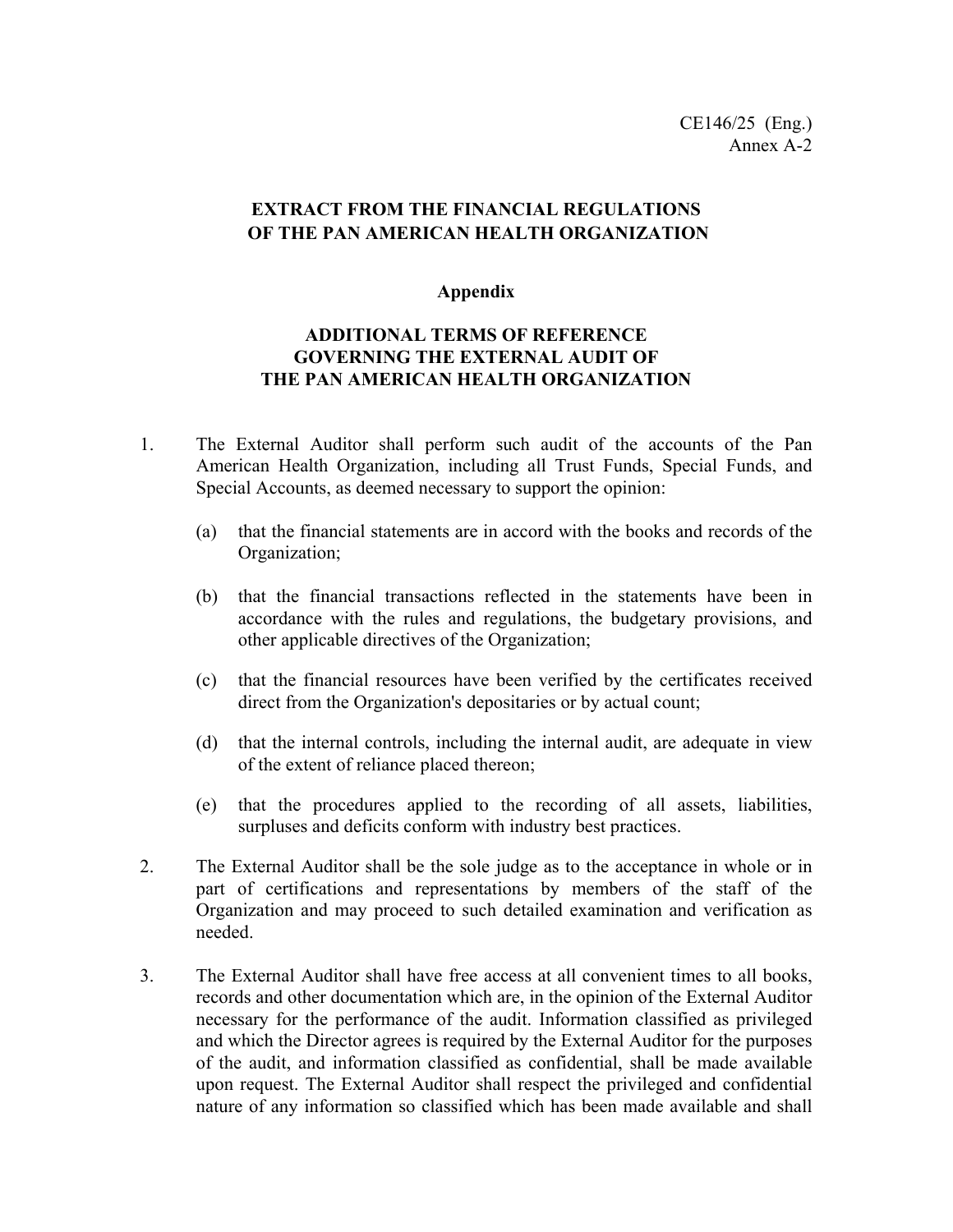not make use of it except in direct connection with the performance of the audit. The External Auditor may bring to the attention of the Conference or the Directing Council any denial of information classified as privileged which, in their opinion, was required for the purpose of the audit.

- 4. The External Auditor shall have no power to disallow items in the accounts but shall bring to the attention of the Director for appropriate action any transaction that creates doubt as to legality or propriety. Audit objections, to these or any other transactions, arising during the examination of the accounts shall be immediately communicated to the Director.
- 5. The External Auditor shall express an opinion on the financial statements of the Organization. The opinion shall include the following basic elements:
	- (a) identification of the financial statements audited;
	- (b) a reference to the responsibility of the entity's management and responsibility of the External Auditor;
	- (c) a reference to the audit standards followed;
	- (d) a description of the work performed;
	- (e) an expression of opinion on the financial statements as to whether:
		- (i) the financial statements present fairly the financial position as at the end of the financial reporting period and the results of the operations for such period;
		- (ii) the financial statements were prepared in accordance with the stated accounting policies;
		- (iii) the accounting policies were applied on a basis consistent with that of the preceding financial reporting period unless disclosed in the financial statements.
	- (f) an expression of opinion on the compliance of transactions with the Financial Regulations and legislative authority;
	- (g) the date of the opinion and the signature of the External Auditor;
	- (h) the External Auditor's name and position;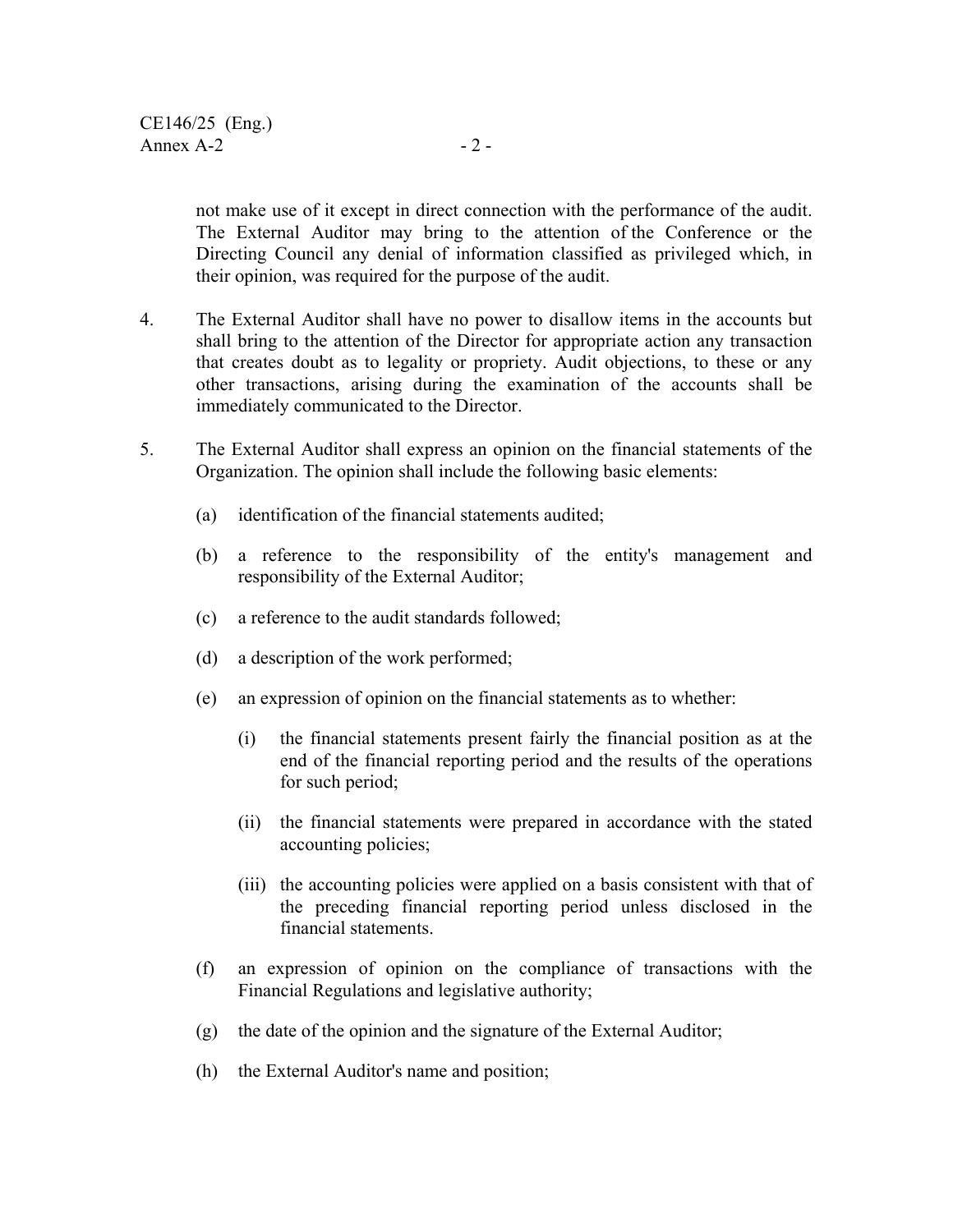- (i) the place where the report has been signed;
- (j) a reference to the report of the External Auditor on the financial statements, should one be provided.
- 6. The report of the External Auditor to the Conference or Directing Council on the financial operations of the financial reporting period should mention:
	- (a) the type and scope of examination;
	- (b) matters affecting the completeness or accuracy of the accounts, including, where appropriate:
		- (i) information necessary to the correct interpretation of the accounts;
		- (ii) any amounts that ought to have been received but which have not been brought to account;
		- (iii) any amounts for which a legal or contingent liability exists and which have not been recorded or reflected in the financial statements;
		- (iv) expenses not properly substantiated;
		- (v) whether proper books of accounts have been kept; where in the presentation of statements there are deviations of a material nature from a consistent application of generally accepted accounting principles, these should be disclosed.
	- (c) other matters that should be brought to the notice of the Conference or the Directing Council such as:
		- (i) cases of fraud or presumptive fraud;
		- (ii) wasteful or improper expense of the Organization's money or other assets (notwithstanding that the accounting for the transaction may be correct);
		- (iii) expense likely to commit the Organization to further outlay on a large scale;
		- (iv) any defect in the general system or detailed regulations governing the control of receipts and disbursements, or of supplies and equipment;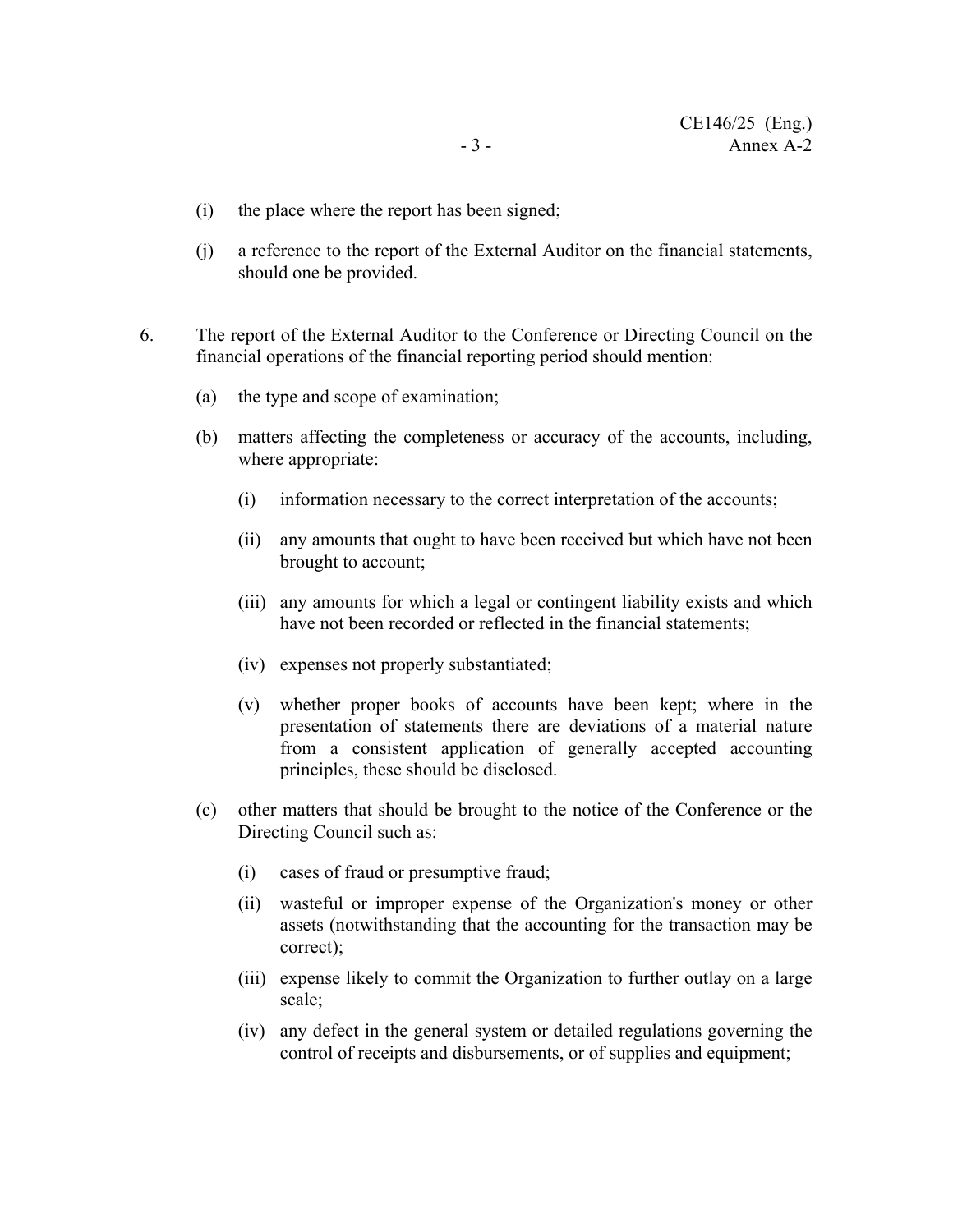- (v) expense not in accordance with the intention of the Conference or the Directing Council, after making allowance for duly authorized transfers within the Program Budget;
- (vi) expense in excess of Regular Budget appropriations as amended by duly authorized transfers within the Program Budget;
- (vii) expense not in conformity with the authority that governs it.
- (d) the accuracy of the inventory and fixed assets as determined by a physical count and examination of the records;
- (e) transactions accounted for in a previous financial reporting period, about which further information has been obtained, or transactions in a later financial reporting period about which the Conference or the Directing Council should have early knowledge.
- 7. The External Auditor may make such observations with respect to findings resulting from the audit and such comments on the financial report as deemed appropriate to the Conference or the Directing Council, or to the Director.
- 8. Whenever the External Auditor's scope of audit is restricted, or insufficient evidence is available, the External Auditor's opinion shall refer to this matter, making clear in the report the reasons for the comments and the effect on the financial position and the financial transactions as recorded.
- 9. In no case shall the External Auditor include criticism in any report without first affording the Director an adequate opportunity of explanation on the matter under observation.
- 10. The External Auditor is not required to discuss or report any matter which is considered immaterial.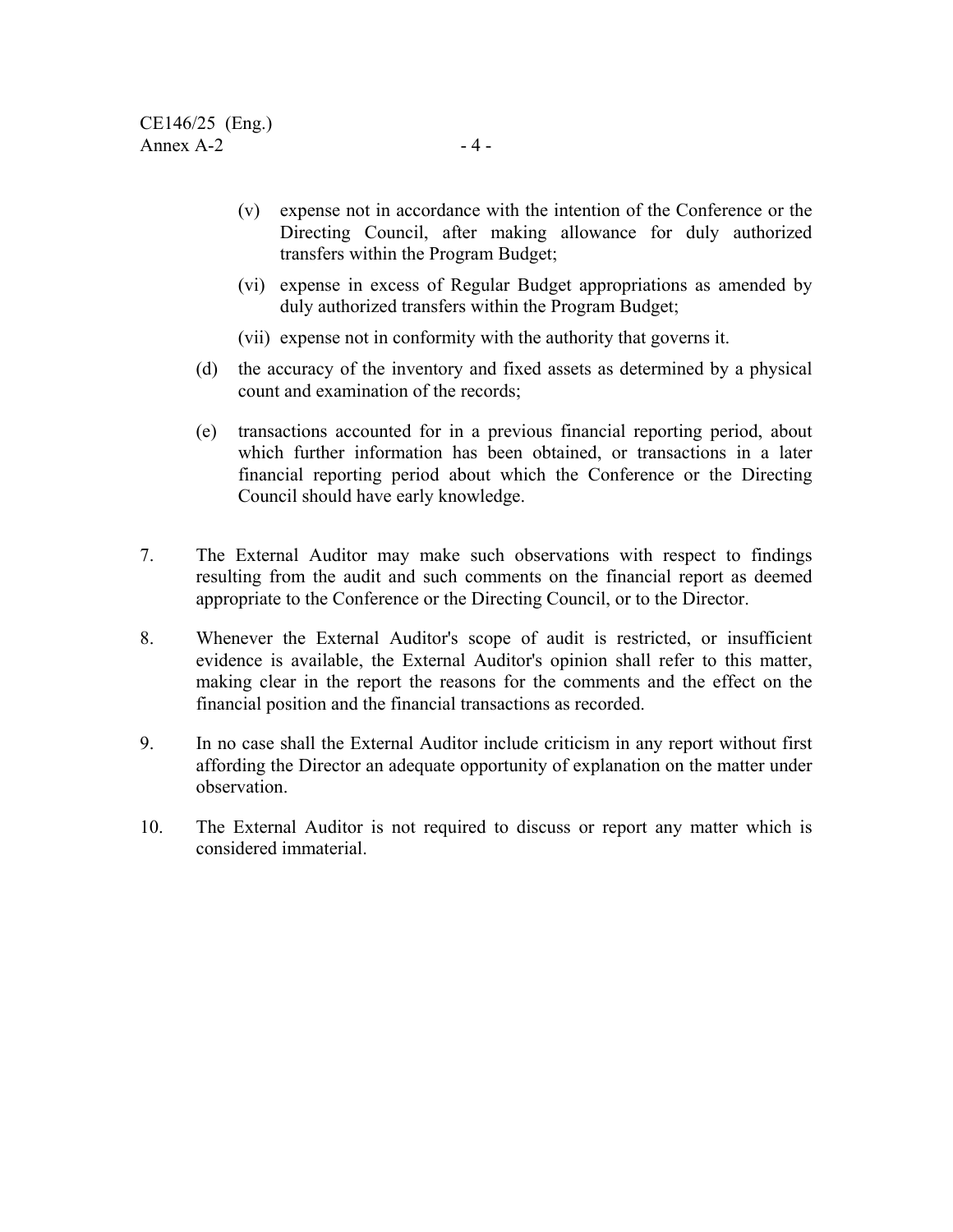# **PAN AMERICAN HEALTH ORGANIZATION**

# **Background Information**

### 1. **General Requirements and Objectives**

The Pan American Health Organization (PAHO) seeks to obtain an effective audit carried out to a high technical standard. The audit should be directed at important questions of financial policy and practice, with appropriate importance being given to efficiency (value-for-money) audits.

The External Auditor must be experienced in the provision of professional auditing services under the *International Public Sector Accounting Standards*, which were officially adopted by the 27th Pan American Sanitary Conference on 5 October 2007 in resolution CSP27.R18 and were officially implemented on 1 January 2010.

The External Auditor must be experienced working in a multicultural and a multilingual environment. The External Auditor, therefore, must be able to provide audit staff that can function effectively in such an environment, specifically with both Spanish and English language capabilities. However, the External Auditor must be able to deliver all reports in English.

The External Auditor may be contracted from time to time to perform separate project audits in accordance with project agreements concluded with donors. Such contracts will be negotiated separately from the main biennial financial audit of the Organization.

#### 2. **Nature of Audit Assignment**

2.1 An appreciation of the magnitude and diversity of the financial operations of the Pan American Health Organization, and thus of the nature of the audit, may be obtained from the detailed financial report titled *Financial Report of the Director and Report of the External Auditor 1 January 2006-31 December 2007*, which is available on the Pan American Health Organization's website at:

http://www.paho.org/english/gov/ce/ce142-od331-e.htm

2.2 The main center of financial activity is the Pan American Health Organization headquarters in Washington, D.C., United States of America. The Pan American Health Organization also has a presence in 28 countries through country offices and technical centers. Additional information regarding the Pan American Health Organization is available on its website at:

http://www.paho.org/English/PAHO/about\_paho.htm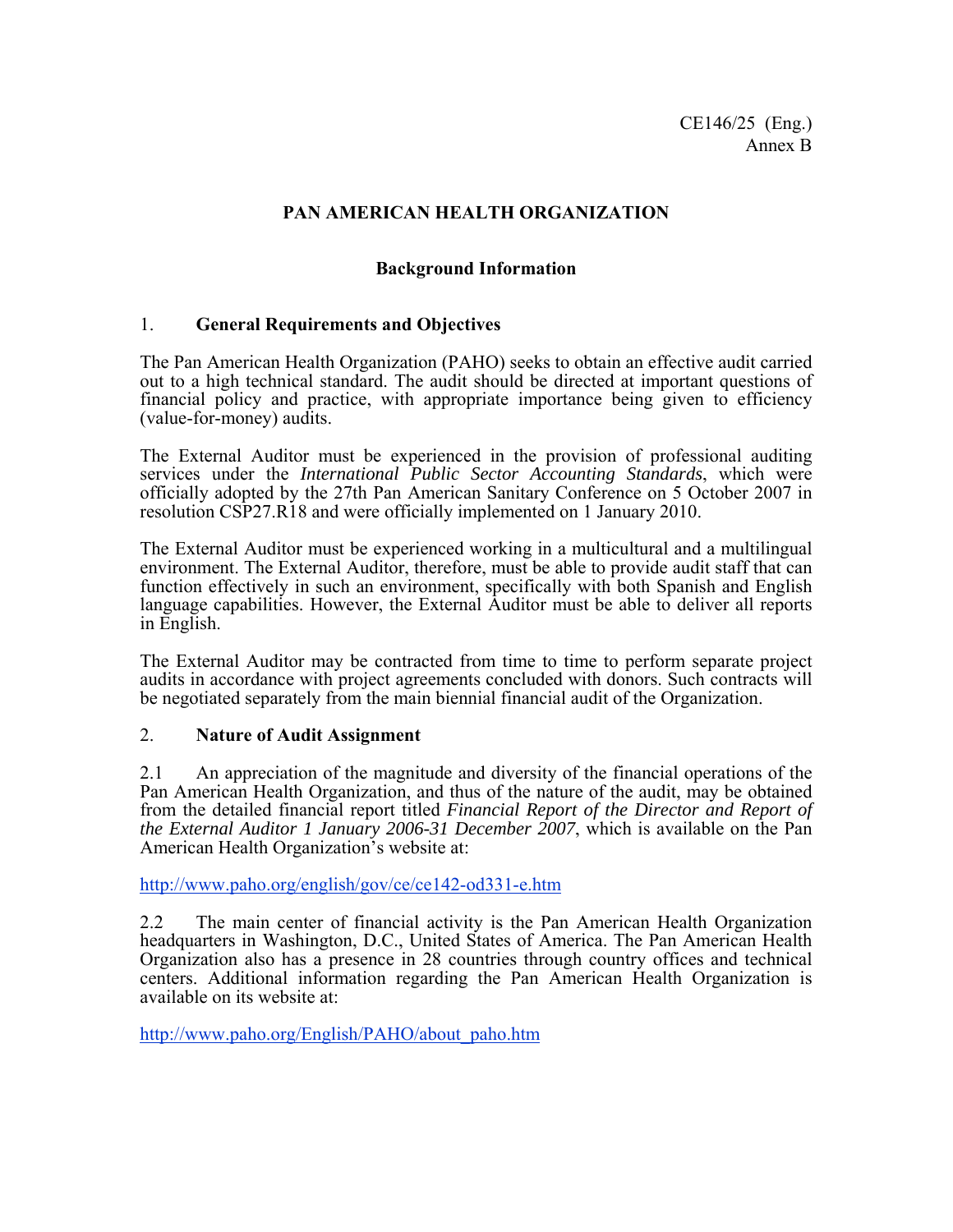CE146/25 (Eng.) Annex B  $-2$  -

# 3. **The Caribbean Epidemiology Centre (CAREC)**

The Caribbean Epidemiology Center (CAREC), located in Port-of-Spain, Trinidad, is a decentralized center administered by the Pan American Health Organization. CAREC adheres to the Financial Regulations and Rules of PAHO, and its financial statements are included in the *Financial Report of the Director and Report of the External Auditor*. CAREC does not require a separate audit opinion of its financial statements, but its activities form part of the consolidated financial statements of PAHO. Therefore, the External Auditor of PAHO should be prepared to include CAREC in its audit plan. Additional information regarding CAREC is available on its website at:

http://www.carec.org/

### 4. **The Caribbean Food and Nutrition Institute (CFNI)**

The Caribbean Food and Nutrition Institute (CFNI), located in Kingston, Jamaica, is a decentralized center administered by the Pan American Health Organization. CFNI adheres to the Financial Regulations and Rules of PAHO and its financial statements are included in the *Financial Report of the Director and Report of the External Auditor*. CFNI does not require a separate audit opinion of its financial statements, but its activities form part of the consolidated financial statements of PAHO. Therefore, the External Auditor of PAHO should be prepared to include CFNI in its audit plan. Additional information regarding CFNI is available on its website at:

http://www.paho.org/english/cfni/home.htm

### 5. **The World Health Organization (WHO)**

PAHO also serves as the Regional Office of the World Health Organization in the Americas (AMRO). The AMRO activities funded by WHO form part of the consolidated financial statements of PAHO. The World Health Organization, whose headquarters is located in Geneva, Switzerland, appoints its own External Auditor who might not be the same person as PAHO's appointed External Auditor, in which case close collaboration is required between the two. Additional information regarding WHO is available on its website at:

http://www.who.int/en/

### 6. **Office of Internal Oversight and Evaluation Services (IES)**

The Pan American Health Organization maintains an office of internal audit and oversight. The main responsibility of this office, as stated in Regulation 12.1 of the PAHO Financial Regulations, is to provide an effective review, evaluation, and monitoring of the adequacy and effectiveness of the Organization's overall systems for internal control. Various other types of reviews are carried out. The internal and external auditors are expected to coordinate their work to avoid duplication and promote efficiency in audit.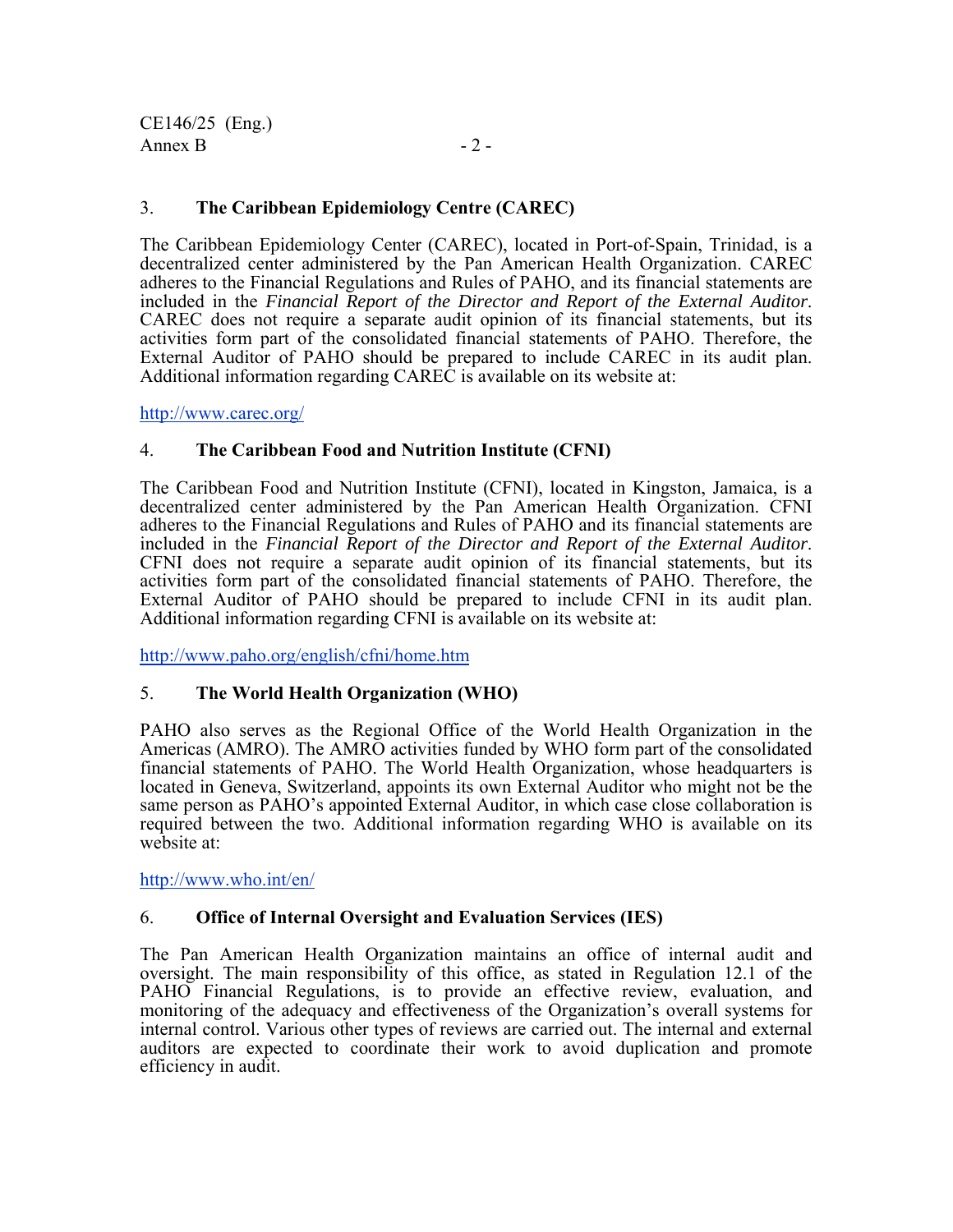#### 7. **External Audit Fee**

The external audit fee for 2008-2009, including all travel and other costs associated with the audit of the entities as noted above, was GBP 212,000 or approximately US\$ 370,000. Audit fees should be expressed in U.S. dollars.